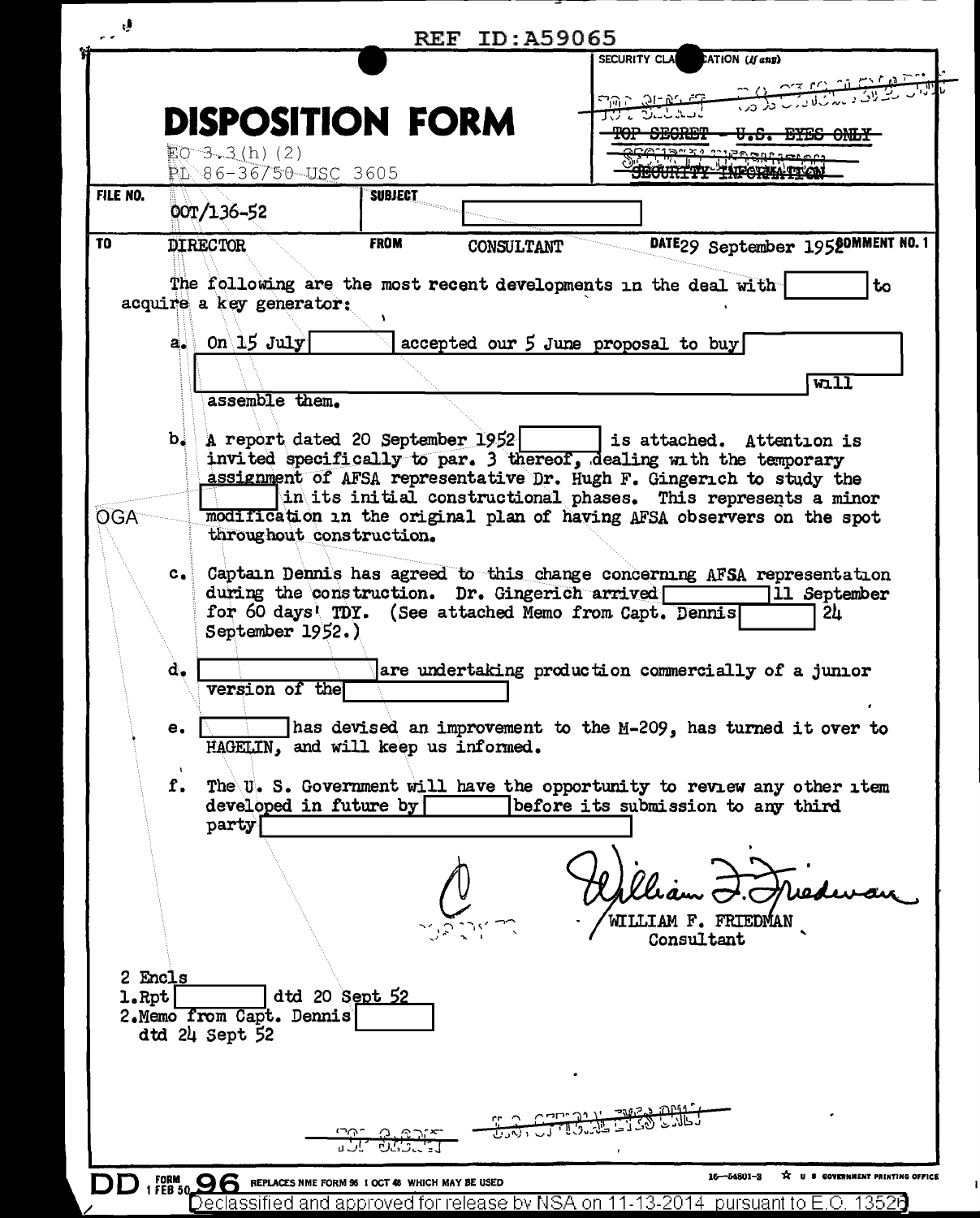**REF ID: A59065** 

## for SECRET CONTROL **U. S. OFFIGIALS ONLY**

20 September 1952

TOI Capt. J. S. Harper, USN Attn: Mr. A. W. Foley, AFSA-202L Cryptographic Device SUBJECT: dated 22 August 1952 CENERANCE:  $E_0 = 3.3(h) (2)$ PL 86-36/50 USC 3605  $\mathbf{1}_{\bullet}$ Dr. Hugh F. Hngerich, and a newly constructed one which they shown the original describe as a beautifully finished professional device. Parts are now on hand for a third device intended for us and parts for a fourth have been partially collected. The units hate now been identified by name as follows: First (original) Second OGA Third Fourth - unnamed  $2.$  $The <sub>l</sub>$ was also displayed and all indications are that it is identical in principle to the  $\Box$ device. Representatives of the  $\Box$  $\blacksquare$  are expected to visit  $\Box$ on 23 September to examine this device to study production problems. Br. Gingerich was invited to participate in this study. During the visit it was learned that construction of the will require three months. Most of this time will be needed to assemble the very elaborate switching portions. (In view of the routine nature of this work and since Dr. Gingerich is reluctant to spend three months [ has recommended that Dr. Gingerich concentrate immediately on the study and construction of the random generator and the collection of all circuit diagrams, allowing the remainder to be assembled by the group. He could then return for final inspection and instruction upon completion of the device.  $EO-3.3(h)$  (2) PI 86-36/50 USC 3604. It is requested that AFSA advise this office at an early date if this proposal as to Dr. Gingerich's assignment is acceptable.  $22$  sept  $52$ <u>CECAET DONTDOL</u> <del>Officials</del> **SECURITY INFORMATI** 86t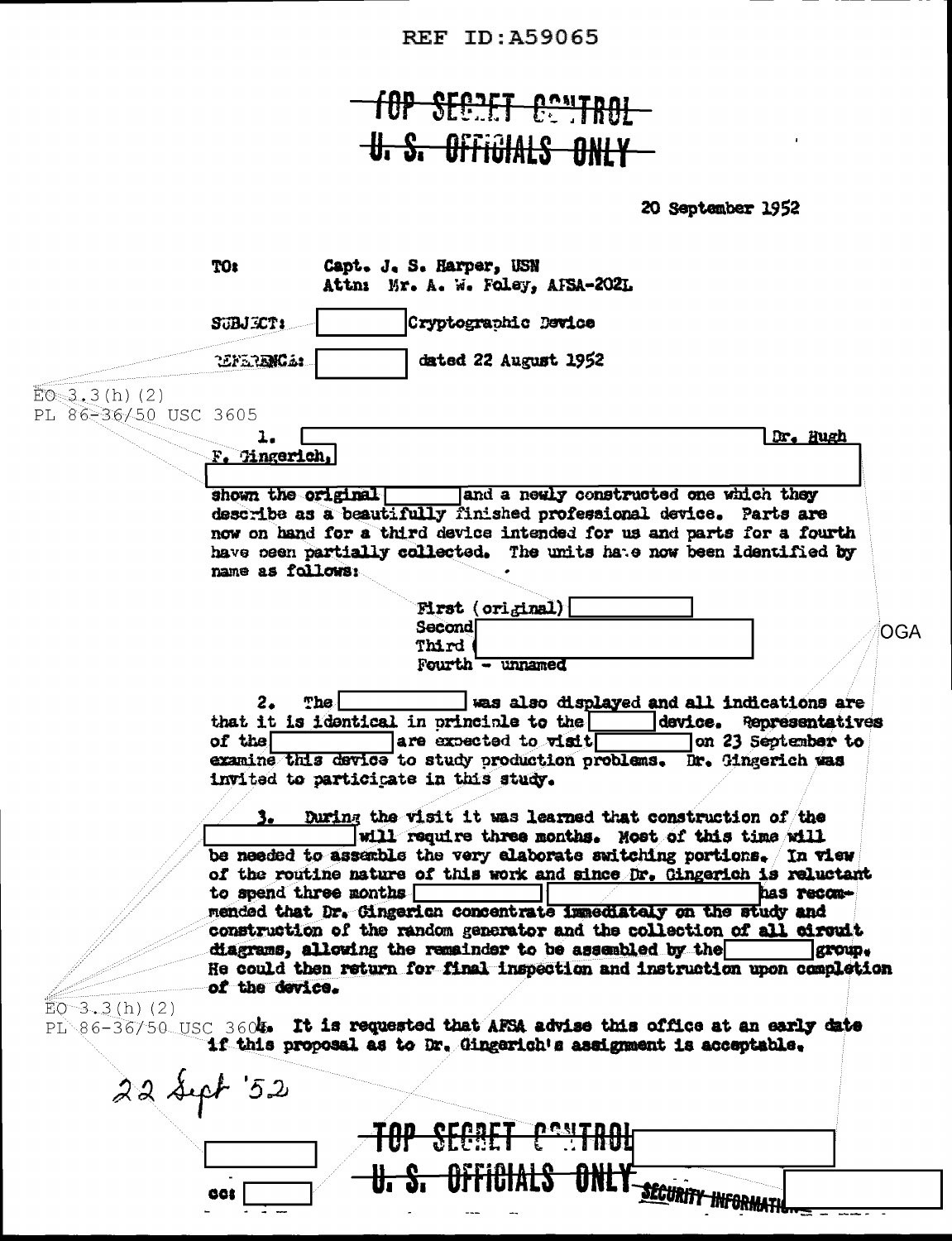$\mathbb{Z}^2$ 

 $-$ *TOP SE...ET* 

 $C$   $C$   $P$   $Y$ 

-U.S. OFFICIAL EYES ONLY

 $24$  September 1952

|                                           | <b>SUBJECT:</b>                                                                                                                                                                                                                                                                                                                                 |     |
|-------------------------------------------|-------------------------------------------------------------------------------------------------------------------------------------------------------------------------------------------------------------------------------------------------------------------------------------------------------------------------------------------------|-----|
| $EO$ 3.3(h) $(2)$<br>RL 86-36/50 USC 3605 | Deputy Director Plans, CIA<br>$\overline{\text{TO}}$ :<br>Room 1401, Temporary J. Building<br>Washington 25, D. C.<br>Attention:                                                                                                                                                                                                                | OGA |
|                                           | dated 20 September 1952,<br>1. Reference is made to<br>subject as above.<br>2. This Agency is in agreement with the proposal<br>which recommends that Dr. Gingerich concentrate<br>immediately on the study and construction of the random key<br>and the collection of all circuit diagrams,<br>generator                                      |     |
|                                           | allowing the remainder to be assembled by the<br>3. It is felt that consideration of the problem of returning<br>for a final inspection and instruction<br>Dr. Gingerich<br>upon completion of the device should be held in abeyance until<br>after Dr. Gingerich has returned to the U.S. and submitted his<br>recommendations in this regard. |     |
|                                           | J. R. DENNIS<br>Captain, U. S. Navy<br>Acting Chief<br>Office of Operations                                                                                                                                                                                                                                                                     |     |
|                                           |                                                                                                                                                                                                                                                                                                                                                 |     |

**TOP SECRET** 

-U.S. OFFICIAL EYES ONLY-